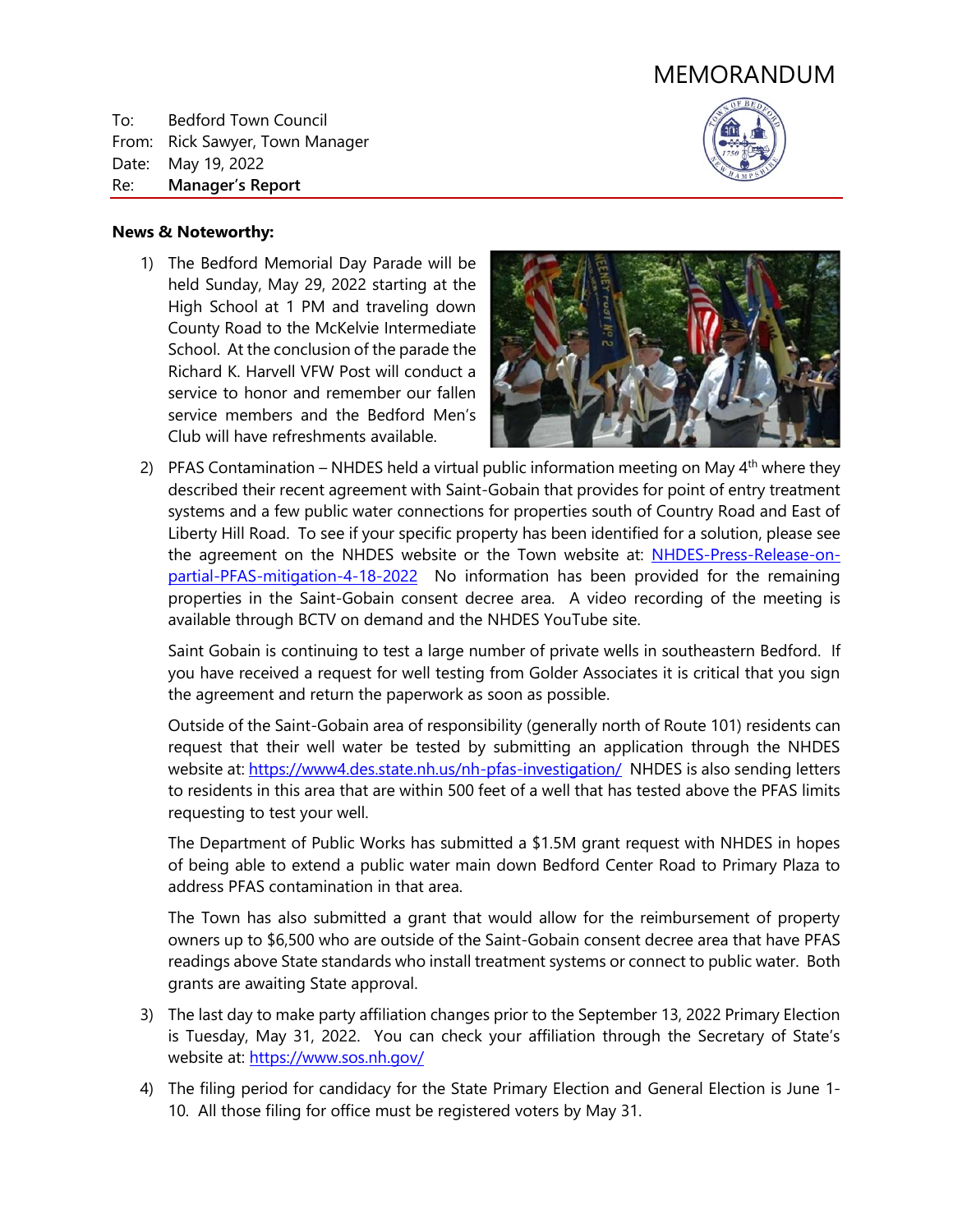- 5) Tax bills are being mailed this week with a July  $1<sup>st</sup>$  due date. The first bill of the year is based on the tax rate set in 2021 with property valuation updates made for any changes to the property completed by April 1, 2022. 41 tax liens have been issued, which is down from 66 a year ago.
- 6) The Town of Bedford has received a Certificate of Achievement for Excellence in Financial Reporting for our 2020 Comprehensive Annual Financial Report from the Government Finance Officers Association. This marks the  $17<sup>th</sup>$  consecutive year that our Finance team has achieved this recognition. Congratulations!
- 7) The Bedford PTG Color Blast Fun Run will take place on Sunday, May 22<sup>nd</sup> at 9:30 AM at the High School and running down Nashua Road to Hamilton Way. Please avoid the area if you are not participating.
- 8) The Bedford Library and Bedford Police Department will host a free session on *How to Identify and Avoid Internet and Phone Scams* for people of all ages, Wednesday, May  $25<sup>th</sup>$ , 1:30-2:30 PM at the Library. Preregistration is encourage on the Library website.
- 9) The Bedford Historical Society Annual Clothing Drive runs through May 26<sup>th</sup> and donations can be placed in the U-Haul bin placed in front of the Stevens Buswell Building during the day.
- 10) Please register your dog(s) prior to June  $1<sup>st</sup>$  in order to avoid any late fees for 2022.

**How to Identify and Avoid Internet and Phone Scams** 



Wednesday, May 25 1:30pm - 2:30pm **Bedford Public Library** 

- 11) The Bedford Farmers Market opens June  $14<sup>th</sup>$  and continues on Tuesdays from 3-6 PM until October 11<sup>th</sup> at Murphy's Taproom parking lot, 393 Route 101.
- 12) Bedford Memorial Pool The pool is scheduled to open on Father's Day, June  $19<sup>th</sup>$ . Seasonal pool passes are available through the Recreation Department: single \$75, family \$125, and family with baby sitter \$145. Passes are free for those over 60 years of age.
- 13) The 100<sup>th</sup> Anniversary of the formation of the Bedford Fire Department is being celebrated this year and a traditional firefighter muster will take place as part of the celebration on June 25<sup>th</sup> starting at 11:00 AM at Legacy Park.
- 14) Registration for Camp Witzel summer camp and other summer camp programs is open and information is available through the Recreation page of the Town Website [https://bedfordnh.myrec.com](https://bedfordnh.myrec.com/info/activities/default.aspx?type=activities)

## **Project Updates:**

- 1) DPW Accreditation Our DPW team has been working the last two years on becoming accredited by updating and creating policies and procedures for all of their responsibilities and will have a review over several days starting on June 1st.
- 2) 2022 Roads Program Crews have paved Dam and Beaver Brook Roads and tree clearing has been completed on Polly Peabody Road, which is scheduled to be upgraded to a paved road this year.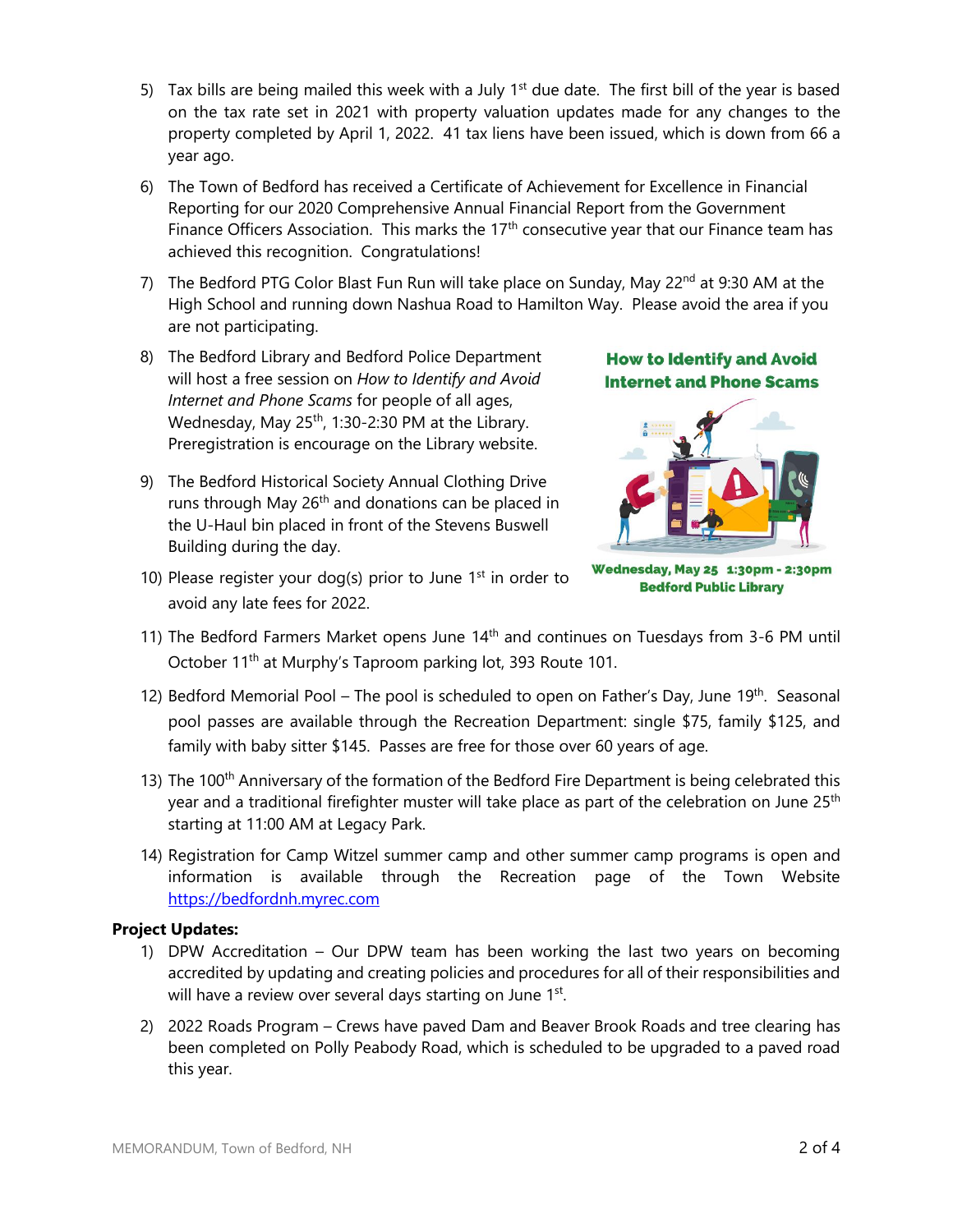- 3) Personnel The organization continues to be impacted by COVID with several people out in various departments each week. The Assistant Forman at the Transfer Station has given notice, which now makes 2.5 openings in DPW and 1 other is on extended light duty. One firefighter has given notice, which makes 3 openings plus two remain out on extended leave. The Police Department has 1 patrol and 1 Accreditation Manager/Analyst position open. One officer will be graduating the Academy soon. Interviews have been taking place for the Deputy Town Clerk position, which can only be filled by Bedford residents. Those interested should contact the Town Clerk for more information. Applications are also being accepted for the Director of Strategic Initiatives.
- 4) Collective Bargaining Agreements Initial meetings have been held with the Fire & DPW unions.

#### **Events:**

- May 21 The Bedford Garden Club will be holding a Plant Sale at the Bedford Village Common, 15 Bell Hill Road, 11 AM - 2 PM.
- May 22 The Bedford PTG Color Blast Fun Run at the High School, 9:30 AM.
- May 29 Police Department Bicycle Rodeo at the High School, 10:00 Noon
- May 29 Memorial Day Parade, 1 PM, Bedford High School to McKelvie Intermediate School via County Road with a theme of "Freedom through Unity".
- May 29 Bedford Library Closed for Memorial Day.
- May 30 Bedford Town Offices, Library, Transfer Station, & BCTV Closed for Memorial Day.
- June 4 Bedford High School Graduation, 10 AM.
- June 14 Bedford Farmers Market opens for the season, Tuesdays, 3-6 PM, 393 Route 101 Murphy's Taproom.
- June 25 Household Hazardous Waste Day, 8:30 AM 3 PM, Highway Garage, 19 Chubbuck Road.
- June 25 The 100<sup>th</sup> Anniversary of the formation of the Bedford Fire Department is being celebrated with a traditional muster at Legacy Park, 11 AM.

## **Upcoming Meetings:**

- May 23 7:00 PM, Planning Board Workshop
- May 24 7:15 AM, Highway Safety Committee
- May 24 7:00 PM, Conservation Commission
- **May 25 – 7:00 PM, Town Council**
- May  $26 7:00$  PM, Energy Commission
- May 27 9:00 AM, Telecommunications
- June 7 7:00 PM, Historic District Commission
- **June 8 – 7:00 PM, Town Council**
- June 9 7:45 AM Water & Sewer Committee
- June 9 9:00 AM, Poles & Wires Committee
- $\bullet$  June 13 7:00 PM, Planning Board
- June 21 7:00 PM, Zoning Board
- **June 22 – 7:00 PM, Town Council**